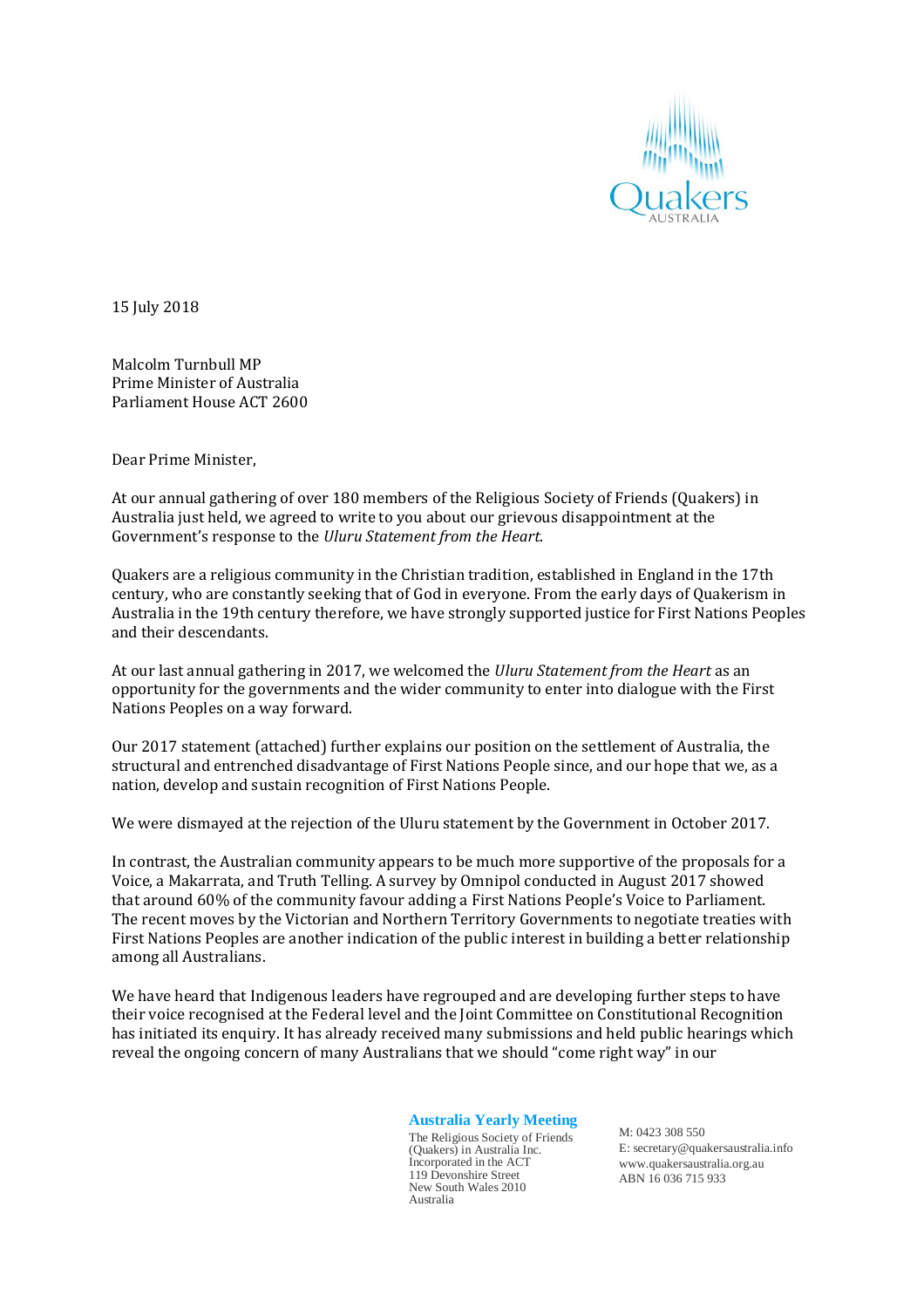relationship between First Nations People and other Australians. This Joint Committee is expected to bring an interim report in August and a final report in November,.

We strongly urge that these reports be received with openness and willingness to proceed with a formally recognised Voice, a Makarrata and Truth Telling at the Federal level.

Australian Quakers will continue to promote all moves that will lead to an effective reconciliation with First Nations People.

We look forward to receiving your response to our concern.

Yours sincerely,

 $J.R.$  Janslan

Jo Jordan Presiding Clerk Religious Society of Friends (Quakers) in Australia

cc:

Nigel Scullion, Minister for Indigenous Affairs Shayne Neumann, Shadow Minister for Indigenous Affairs Richard Di Natale, Australian Greens Parliamentary Leader

**Australia Yearly Meeting**

The Religious Society of Friends (Quakers) in Australia Inc. Incorporated in the ACT 119 Devonshire Street New South Wales 2010 Australia

M: 0423 308 550 E: secretary@quakersaustralia.info www.quakersaustralia.org.au ABN 16 036 715 933